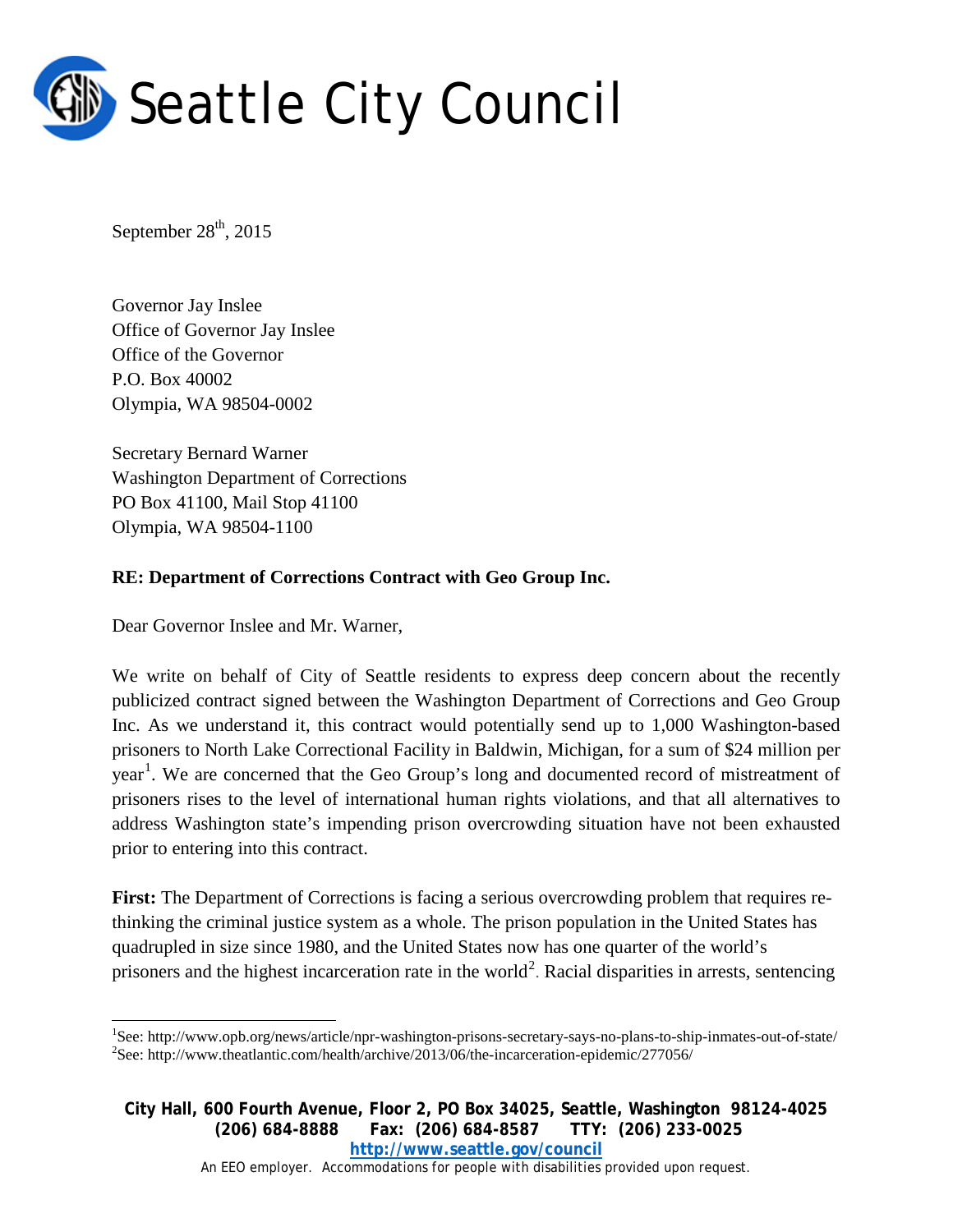and incarceration are well documented, with African Americans incarcerated at nearly 6 times the rate of whites<sup>[3](#page-1-0)</sup>. The City of Seattle is committed to race and social justice. We believe government must take on the work of racial equity, in accordance with its international human rights obligations assumed by ratifying the International Convention on the Elimination of all Forms of Racial Discrimination and the recommendations from international human rights bodies<sup>[4](#page-1-1)</sup>. This means working across institutions to address structural racial inequities in the criminal justice system, through innovative policy and program development and analyzing policy and budget decisions through a racial equity lens. To achieve racial equity in the criminal justice system and to address the impacts of incarceration on society, Washington State must place a focus on rehabilitative and restorative objectives, and on reforming the criminal justice system, instead of on contracts to address overcrowding in prisons.

**Second:** We are concerned that shipping people who are in prison out of state and away from their families impedes the potential for rehabilitation, directly undermining a central role of the criminal justice system. There is strong evidence to show that people who are able to maintain close ties with family members while incarcerated have better outcomes post-release and lower recidivism rates<sup>[5](#page-1-2)</sup>. Securing the capacity to keep women and men close to their families by creating a continuum of social support from prison to the community has potential benefits to public safety, as well as cost-savings through decreased likelihood of recidivism post-release<sup>2</sup>.

**Third:** Washington State has failed to screen out Geo Group, a corporation that is notorious for its poor human rights record. Seattle residents have been deeply concerned about human rights violations reported at the Geo Group-operated Northwest Detention Center in Tacoma. These human rights violations have been well documented since 2008.<sup>[6](#page-1-3)</sup> As a result, Congressman Adam Smith has introduced the Accountability in Immigration Act, calling for humane treatment of detainees. In the past two years, detainees at the Northwest Detention Center have reported inhumane detention conditions, exploitation of detainee labor, and retaliatory use of solitary

**City Hall, 600 Fourth Avenue, Floor 2, PO Box 34025, Seattle, Washington 98124-4025 (206) 684-8888 Fax: (206) 684-8587 TTY: (206) 233-0025 <http://www.seattle.gov/council>**

An EEO employer. Accommodations for people with disabilities provided upon request.

<span id="page-1-1"></span><span id="page-1-0"></span>3 See: http://www.pewresearch.org/fact-tank/2013/09/06/incarceration-gap-between-whites-and-blacks-widens/ <sup>4</sup> For example under the Universal Periodic Review 2015, the United States accepted the Human Rights Council recommendation to "[t]ake appropriate legislative and practical measures to prevent racial bias in the criminal justice system", available at http://www.upr-info.org. <sup>5</sup>

<span id="page-1-3"></span><span id="page-1-2"></span> ${}^{5}$ See: https://www.prisonlegalnews.org/news/2014/apr/15/lowering-recidivism-through-family-communication/ *Voices from Detention: A Report on Human Rights Violations at the Northwest Detention Center*. Seattle University School of Law and OneAmerica, 2008, available at [http://www.detentionwatchnetwork.org/nwdcreport;](http://www.detentionwatchnetwork.org/nwdcreport) See also IAHRC. Report on Immigration in the United States: Detention and Due Process, 2011, available at http://www.oas.org/en/iachr/migrants/docs/pdf/Migrants2011.pdf.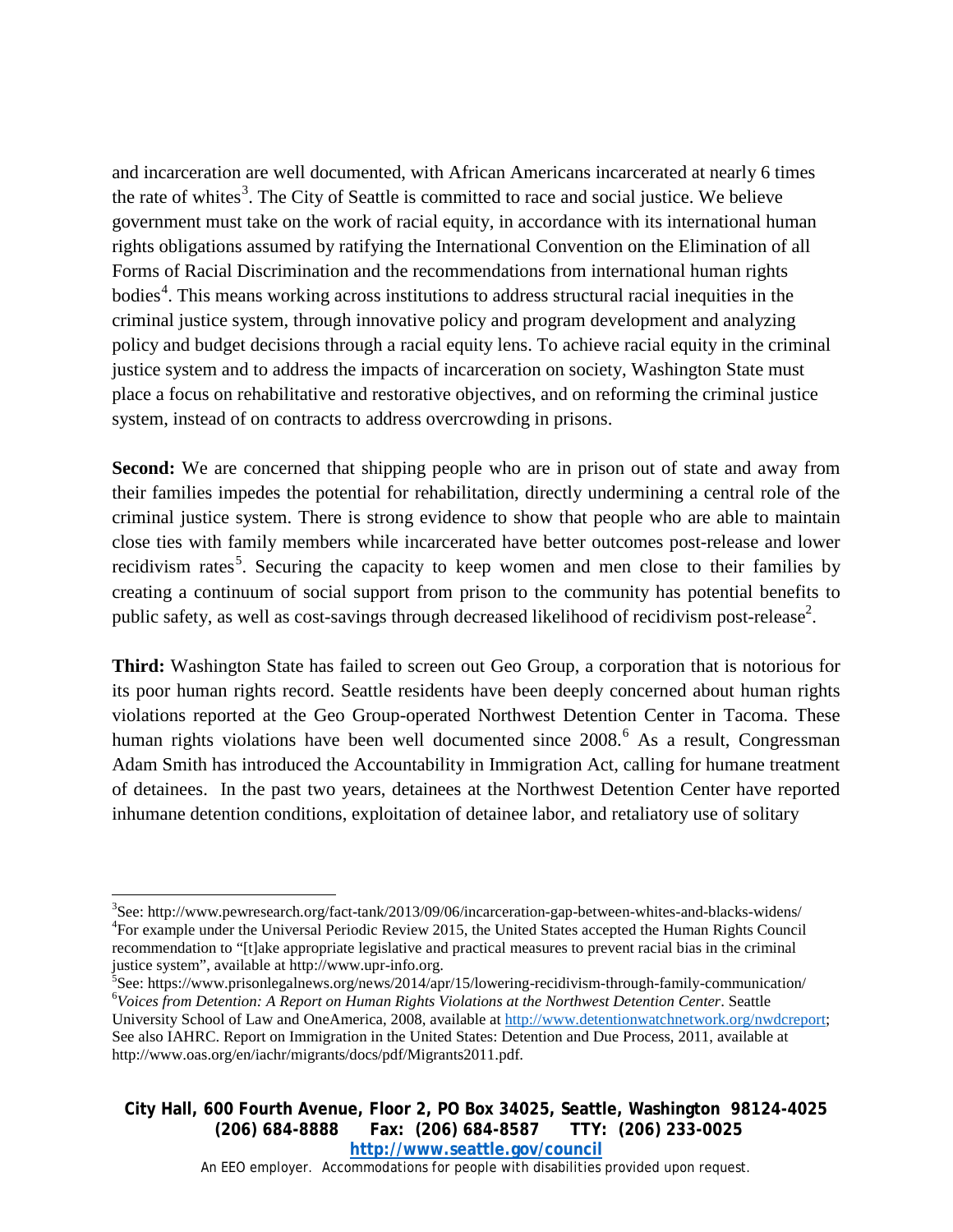confinement against detainees<sup>[7](#page-2-0)</sup>. We also understand that the company has recently "come under fire for injuries to a detainee at that facility sustained at the hands of staff" and for threatening witnesses with administrative sanctions if they present any claim against the company.<sup>[8](#page-2-1)</sup> Washington State is failing to "exercise adequate oversight in order to meet their international human rights obligations when they contract with [...] business enterprises to provide services that may impact upon the enjoyment of human rights<sup>[9](#page-2-2)</sup>."

There is also a pattern of repeated human rights violations at Geo Group facilities across the country. An April 2015 Department of Justice Inspector General report found that a Geo Group detention facility in Texas "consistently struggled to meet or exceed baseline contractual standards" and "received an unacceptable number of deficiencies and notices of concern."<sup>[10](#page-2-3)</sup> In 2012, a federal judge used the word "cesspool" to describe a juvenile prison in Mississippi operated by The GEO Group<sup>[11](#page-2-4)</sup>. By contracting with a corporation with well-known and welldocumented record of human rights violations, Washington is failing to "promote respect for human rights by business enterprises with which they conduct commercial transactions<sup>12</sup>."

**Fourth**: Washington's five-year contract will not shrink costs associated with detention, and it will place the inmates under inadequate supervision. The Northlake Corrections facility claims that it provides industry-leading, evidence-based offender rehabilitation programs, however, it was shut down in 2005 due to a [series](http://audgen.michigan.gov/finalpdfs/04_05/r4728004.pdf) of audits and investigations that found high levels of assault, frequent staff vacancies and operating costs that exceeded those in comparable state prisons<sup>[13](#page-2-6)</sup>. This private prison, like many of the Geo Group's medium-sized prisons, is more costly and less safe than Washington State prisons.

**Fifth:** We observe that the fundamental profit-making motive of the private prison industry introduces incentives that neither respect basic human rights, nor further the rehabilitative mission of the criminal justice system. Costs are cut, shortcuts are taken, and money flows to politicians who support harsher and longer punitive sentences. Such measures lay the foundation

<span id="page-2-2"></span>2015. Web. 7 Jun. 2015. < http://kuow.org/post/washington-prisons-secretary-says-no-plans-ship-inmates-out-state> <sup>9</sup> <sup>9</sup>See UN Guiding Principles on Business and Human Rights. Principle 5. See also IAHRC. Report on Immigration in the United States: Detention and Due Process, cit.

## **City Hall, 600 Fourth Avenue, Floor 2, PO Box 34025, Seattle, Washington 98124-4025 (206) 684-8888 Fax: (206) 684-8587 TTY: (206) 233-0025 <http://www.seattle.gov/council>**

An EEO employer. Accommodations for people with disabilities provided upon request.

<sup>-&</sup>lt;br>7 See: http://www.thenation.com/article/179987/why-immigrant-detainees-are-turning-civil-disobedience <sup>8</sup>

<span id="page-2-1"></span><span id="page-2-0"></span><sup>&</sup>lt;sup>8</sup>Jenkins, Austin. "Washington Prisons Secretary Says No Plans To Ship Inmates Out-Of-State." KUOW, 27 May,

 $10$ Jenkins, Austin., cit.

<span id="page-2-4"></span><span id="page-2-3"></span> $\rm ^{11}Ibid.$ 

<span id="page-2-5"></span><sup>&</sup>lt;sup>12</sup>See UN Guiding Principles on Business and Human Rights. Principle 6.

<span id="page-2-6"></span><sup>&</sup>lt;sup>13</sup>Michigan Private Prisons Law Could Reopen Facility With Checkered Past. Huffington Post, January 2013, available at http://www.huffingtonpost.com/2013/01/12/michigan-private-prisons-\_n\_2453117.html